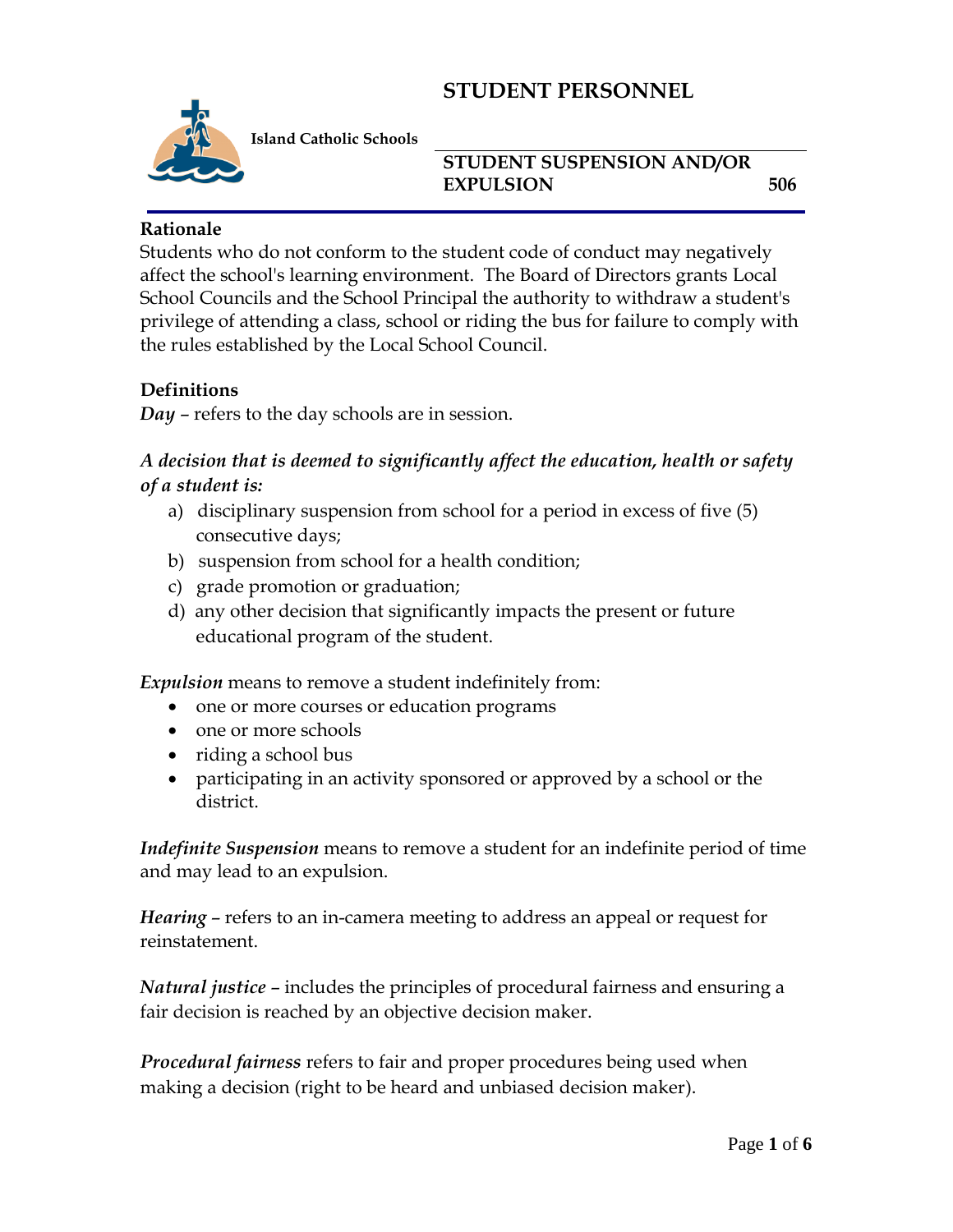

**Island Catholic Schools** 

### **STUDENT SUSPENSION AND/OR EXPULSION 506**

*Suspension* means to remove a student for a specified period of time, from one or more of the following:

- one or more class periods, courses or education programs;
- school
- riding in the school bus
- participating in an activity sponsored or approved by a school or the district

*Witness* means a person with first-hand knowledge of the event leading to a suspension, indefinite suspension and/or recommendation for expulsion.

### **Policy**

The Board of Directors accepts the use of student suspensions as a disciplinary measure designed to encourage students to demonstrate self-discipline and appropriate behaviour.

The Board of Directors accepts the use of expulsion where the continued presence of a student in a school will affect the safety of staff or students or the quality of the learning environment.

# **Regulation**

- 1. The Superintendent shall ensure that regulations are in place for the reporting, investigation and disposition of all cases of suspension and expulsion of a student from class or from school. These procedures shall ensure that:
	- 1.1 Appropriate deadlines are followed; that is, such cases must be dealt within a 7-day time frame.
	- 1.2 The student and his parents or guardian are informed of their right of appeal (see policy 315A) when the suspension, indefinite suspensions and/or expulsion significantly affects the education or health or safety of the student. The following decisions shall be deemed to significantly affect the student:
		- Disciplinary suspensions from school for a period in excess of 5 consecutive days, including indefinite suspensions
		- Expulsion
	- 1.3 School officials shall follow the principles of procedural fairness and natural justice.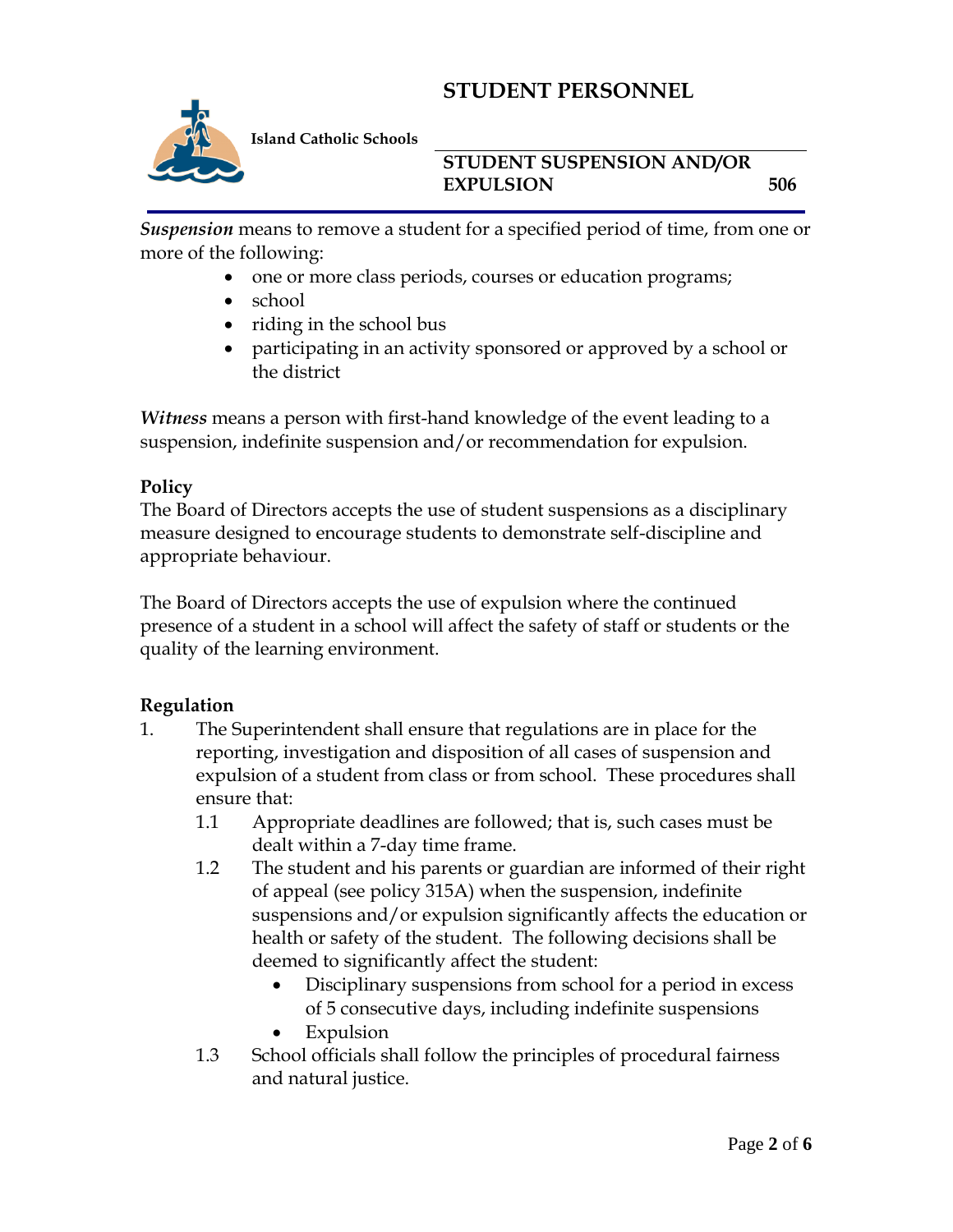

**Island Catholic Schools** 

# **STUDENT SUSPENSION AND/OR EXPULSION 506**

- 2. Expulsion may be used when:
	- 2.1 It is deemed that other means of corrective action including consultation with parents, counseling, and suspensions have failed to achieve orderly and appropriate student behaviour; or
	- 2.2 The student's continued presence in the school is deemed to threaten or disrupt the orderly functioning of the school or the student's presence is deemed to be a danger to persons or property.
	- 2.3 Notwithstanding the above, the seriousness of the misbehavior may warrant immediate indefinite suspension and recommendation to the Local School Council for expulsion on the first offense.
	- 2.4 Expulsion procedures must ensure that the principles of procedural fairness and natural justice and due process are followed including a right to appeal the Local School Council's decision to the Board of Directors and if still unresolved to the Ombudsperson for Catholic Independent Schools of the Diocese of Victoria.

### **A. In-school Suspension initiated by a teacher:**

- 1. A teacher may suspend a student from a class subject to the following procedures:
	- 1.1 The teacher immediately notifies the Principal of the suspension.
	- 1.2 The teacher informs the student about the suspension, its consequences and the reason the suspension.
	- 1.3 The student is given an opportunity to offer an explanation for his/her action.
	- 1.4 The teacher directs the student to the Principal to remain under the supervision of the school until the student's normal class dismissal time.
	- 1.5 The teacher reports all of the circumstances surrounding the suspension to the Principal, in writing.
	- 1.6 The teacher informs the parents of the student by telephone of the suspension and the circumstances surrounding it as soon as possible.
- 2. The Principal, in consultation with relevant teachers and parents/guardians, may follow one of the following courses of action:
	- 2.1 Reinstate the student;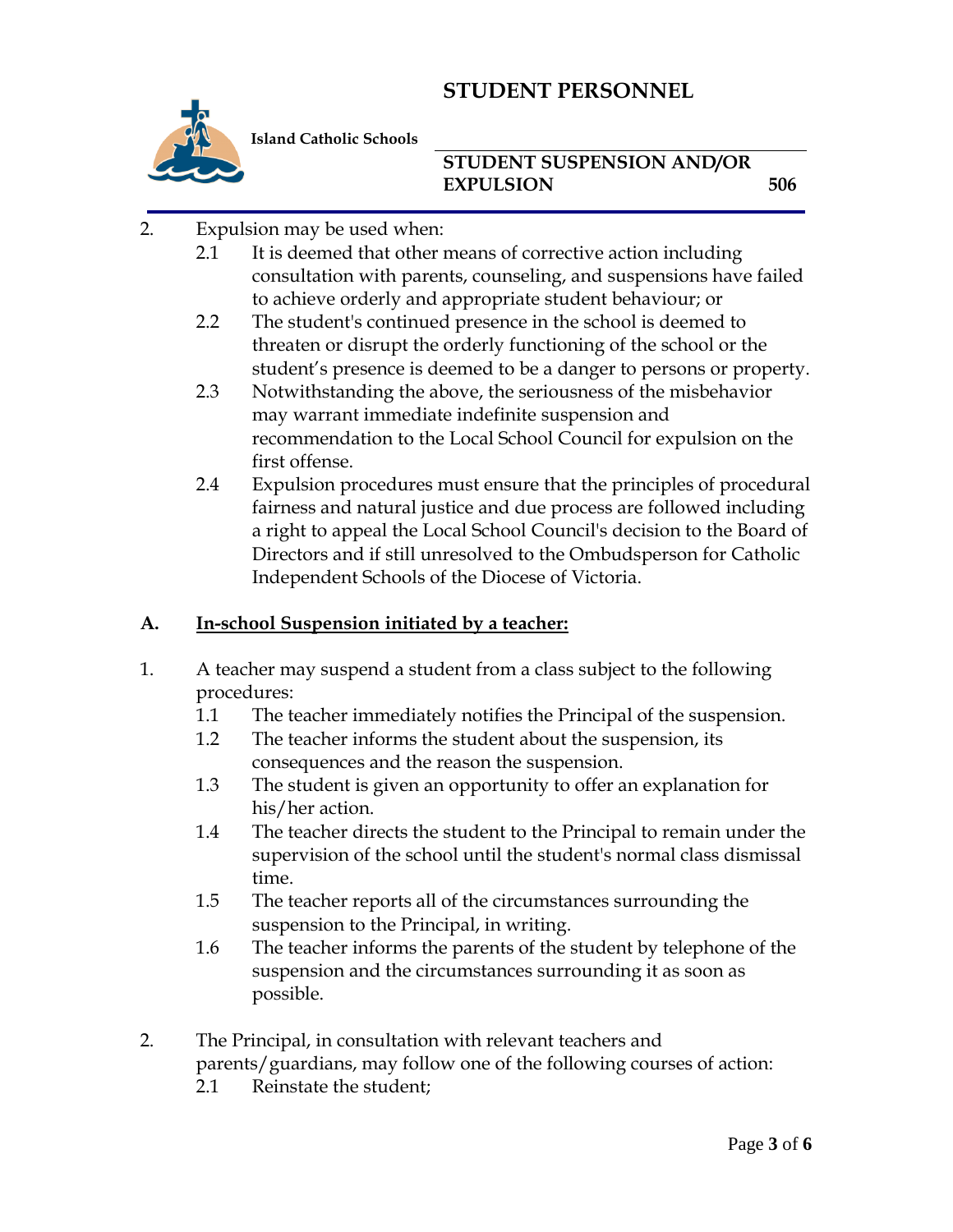

**Island Catholic Schools** 

### **STUDENT SUSPENSION AND/OR EXPULSION 506**

- 2.2 Conditionally reinstate the student;
- 2.3 Suspend the student from one or more classes for a certain term
- 2.4 Suspend the student from school for a certain term; or
- 2.5 Recommend to the Local School Council the expulsion of the student.

#### **B. Suspension initiated by the Principal**

- 1. The Principal may suspend a student from:
	- 1.1 One or more class periods;
	- 1.2 One or more courses or school programs;
	- 1.3 School;
	- 1.4 Riding on a school bus; or
	- 1.5 Participating in an activity sponsored or approved by the school.
- 2. The following procedures apply:
	- 2.1 The Principal will confer with affected staff to gather information about the student's misbehavior.
	- 2.2. The Principal will inform the student about the proposed suspension, its consequences and the reason the suspension is being considered.
	- 2.3 The student will be given an opportunity to offer an explanation for his/her behavior.
	- 2.4 If a suspension is warranted, the Principal will inform the student of the reason for the suspension and length of the suspension.
	- 2.5 In the case of suspensions as noted in 1.2-1.5 above, the Principal shall inform the parents/guardians of the student by telephone and in writing, of the reasons and length of the suspension. The Board of Directors supports and recognizes the right of the parents or guardians to appeal a decision of Administration and/or Local School Council if it significantly affects the education, health or safety of the student (see policy 315A). The following decisions shall be deemed to significantly affect the student:
		- Disciplinary suspensions from school for a period of five consecutive days
		- Expulsion.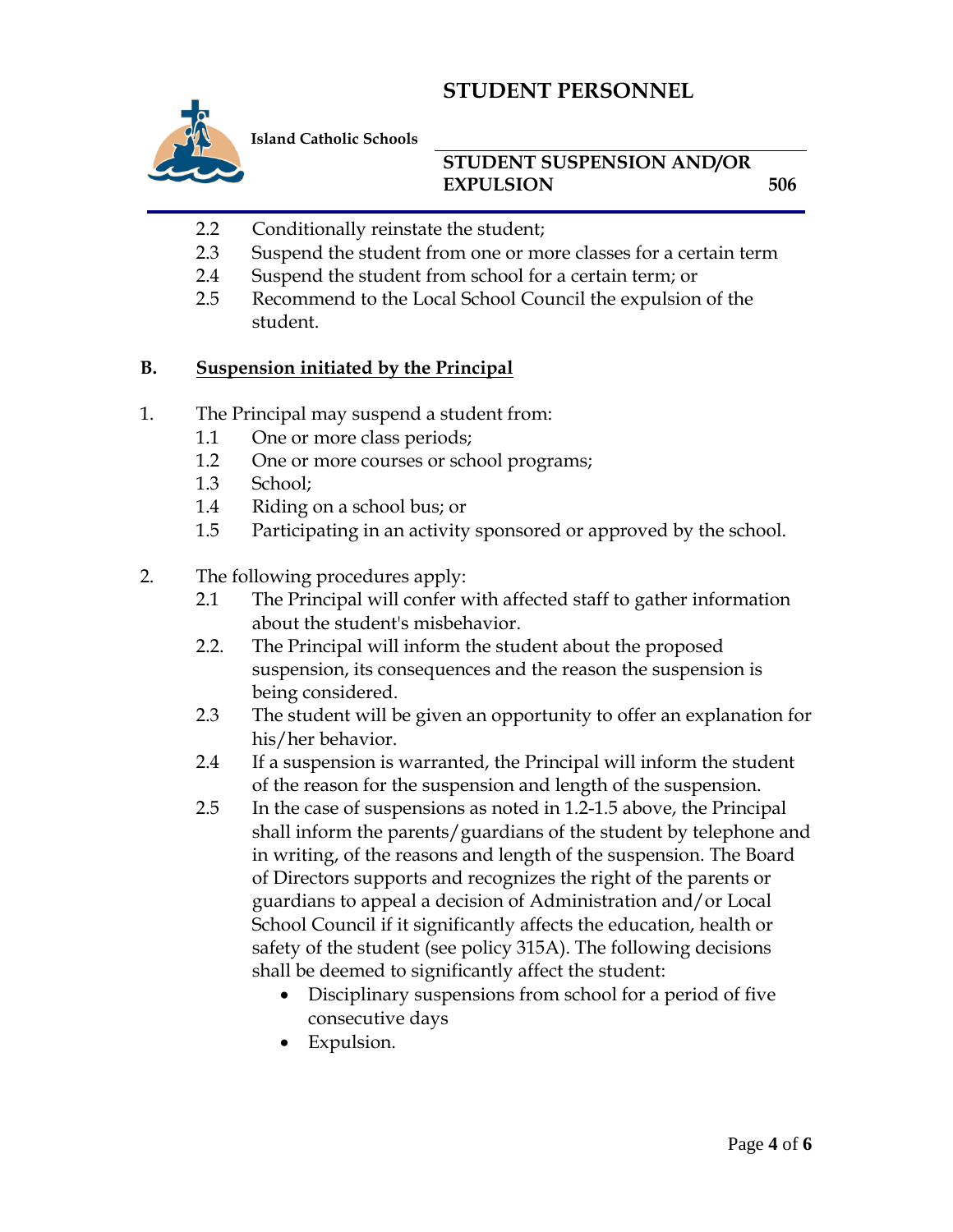

**Island Catholic Schools** 

### **STUDENT SUSPENSION AND/OR EXPULSION 506**

2.6 For repeat offenses, or in a situation when a student has been suspended on two or more occasions, for the same or unrelated actions in the same school year, the Principal will review the student's record and, in consultation with the teacher(s), other resources persons (e.g. counsellor), the parents or legal guardians, determine a course of action which could include, but not be limited to:

- behavior management contract
- counselling program
- outline of future consequences of behavior
- suspension and/or recommendation of expulsion.

### **C. Indefinite Suspension and/or Recommendation for Expulsion**

- 1. When the student's misbehavior or history of misbehavior is serious, the Principal may suspend the student indefinitely and/or recommend expulsion of the student.
- 2. When a principal indefinitely suspends and/or recommends expulsion of the student, the following procedures will be adhered to:
	- 2.1 The Principal shall inform the parents/guardians and the Superintendent. The Principal shall immediately report in writing all the circumstances of the indefinite suspension and/or recommendation for expulsion to the parents with a copy to the Superintendent.
	- 2.2 Pending a request for reinstatement from the student's parents/guardians, the Local School Council, within seven (7) days from the first day of the indefinite suspension/recommendation for expulsion will form a sub-committee of the LSC (called LSC Committee) to conduct a "hearing" into the case and render a decision to either reinstate and/or expel the student from school.

From here refer to *Policy 315A (Step 3) on Major Complaints and Appeals from Students and Their Parents* to request reinstatement by completing an Application for Reinstatement (*315A Form*).

**NOTE: International students and their families do not have the right to appeal an indefinite suspension or expulsion.**